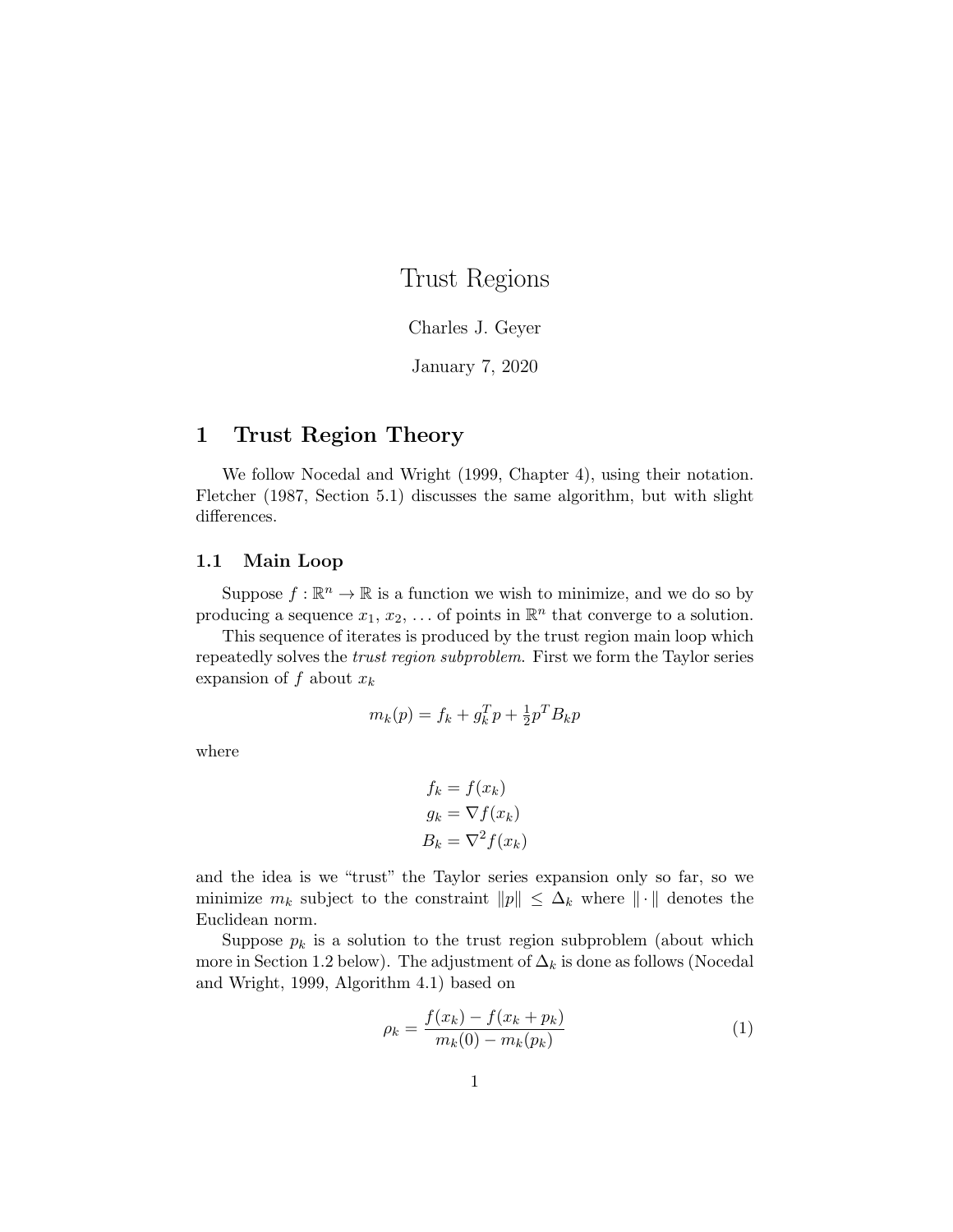which is the actual decrease in the objective function  $f$  in the step compared to the predicted decrease using  $m_k$ . If  $\rho_k$  is small or negative, then  $m_k$  is a bad model at  $x_k + p_k$  so the step should not be used and the trust region radius should be adjusted. The complete trust region main loop body solves the trust region subproblem and then adjusts the current point and trust region radius as follows

if  $(\rho_k < 1/4)$  then  $x_{k+1} := x_k$  $\Delta_{k+1} = ||p_k||/4$ else  $x_{k+1} := x_k + p_k$ if  $(\rho_k > 3/4$  and  $||p_k|| = \Delta_k$ ) then  $\Delta_{k+1} = \min(2\Delta_k, \bar{\Delta})$ fi fi

where  $\bar{\Delta}$  is the maximum allowed  $\Delta_k$ .

# 1.2 Trust Region Subproblem

Now we follow Section 4.2 of Nocedal and Wright (1999). We drop subscripts writing m instead of  $m_k$  and so forth. So the subproblem is

minimize 
$$
m(p) \stackrel{\text{def}}{=} f + g^T p + \frac{1}{2} p^T B p
$$
  
subject to  $||p|| \le \Delta$ 

which minimizes a quadratic function over the closed ball of radius  $\Delta$  centered at the origin.

A vector  $p^*$  is a global solution to the trust region subproblem if and only if

$$
||p^*|| \le \Delta \tag{2a}
$$

and there exists a scalar  $\lambda \geq 0$  such that

$$
(B + \lambda I)p^* = -g \tag{2b}
$$

$$
\lambda = 0 \quad \text{or} \quad ||p^*|| = \Delta \tag{2c}
$$

$$
B + \lambda I
$$
 is positive semidefinite (2d)

(Nocedal and Wright, 1999, Theorem 4.3).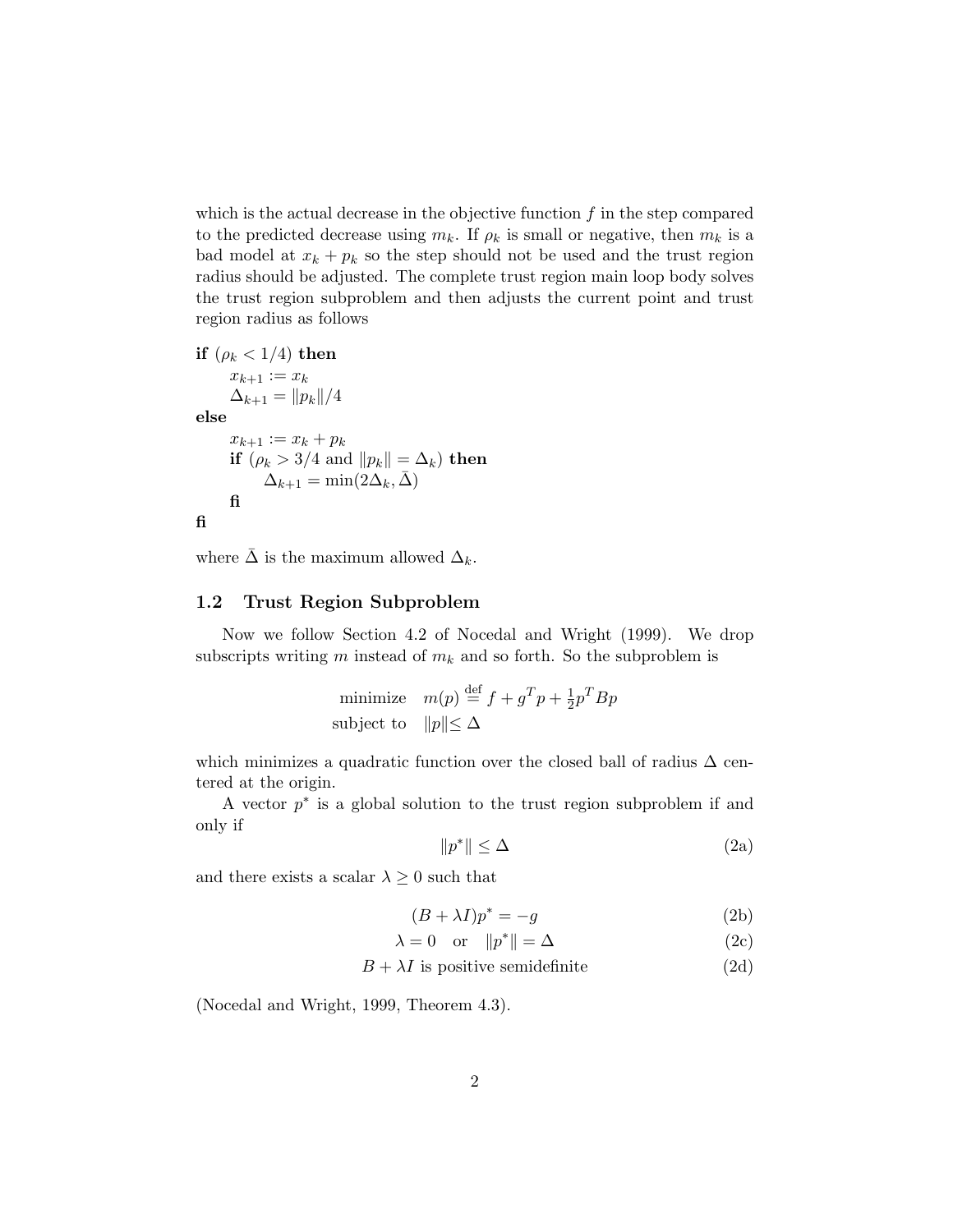#### 1.2.1 Unconstrained Solutions

The  $\lambda = 0$  case is easy. If B is positive definite and  $p^* = -B^{-1}g$  satisfies (2a), then that is the solution.

#### 1.2.2 Constrained Solutions

The  $||p^*|| = \Delta$  case is more complicated. Define

$$
p(\lambda) = -(B + \lambda I)^{-1}g = -\sum_{j=1}^{n} \frac{q_j^T g}{\lambda_j + \lambda} q_j \tag{3}
$$

where  $\lambda_j$  are the eigenvalues of B and  $q_j$  are the corresponding orthonormal eigenvectors (this is valid only when  $\lambda \neq -\lambda_j$  for all j). Then

$$
||p(\lambda)||^2 = \sum_{j=1}^n \left(\frac{q_j^T g}{\lambda_j + \lambda}\right)^2
$$
 (4)

The analysis again splits into several cases.

**The Easy Case** Let  $\lambda_{\min}$  denote the minimum eigenvalue of B. If

$$
(q_j^T g) \neq 0, \qquad \text{for some } j \text{ such that } \lambda_j = \lambda_{\min} \tag{5}
$$

then  $p(\lambda)$  is a continuous, strictly decreasing function on the open interval  $(-\lambda_{\min}, \infty)$  and goes to  $\infty$  as  $\lambda \to -\lambda_{\min}$  and to zero as  $\lambda \to \infty$ . Thus a  $\lambda^*$ such that  $||p(\lambda^*)||^2 = \Delta^2$  exists and is unique, equation (4) can be used to find it, and  $p(\lambda^*)$  is the solution to the trust region subproblem.

The Hard Case In the other case, when (5) is false, (4) is continuous at  $\lambda = \lambda_{\min}$  and now defines a continuous strictly decreasing function on the closed interval  $[-\lambda_{\min}, \infty)$ , and  $\lambda$  must be in this interval in order for (2d) to hold.

Now the analysis splits into two subcases yet again.

Hard Case: Easy Part If (5) is false but

$$
||p(-\lambda_{\min})||^2 > \Delta^2,\tag{6}
$$

then there is still a unique  $\lambda^*$  in  $(-\lambda_{\min}, \infty)$  such that  $||p(\lambda^*)||^2 = \Delta^2$ , equation (4) can be used to find it, and  $p(\lambda^*)$  is the solution to the trust region subproblem.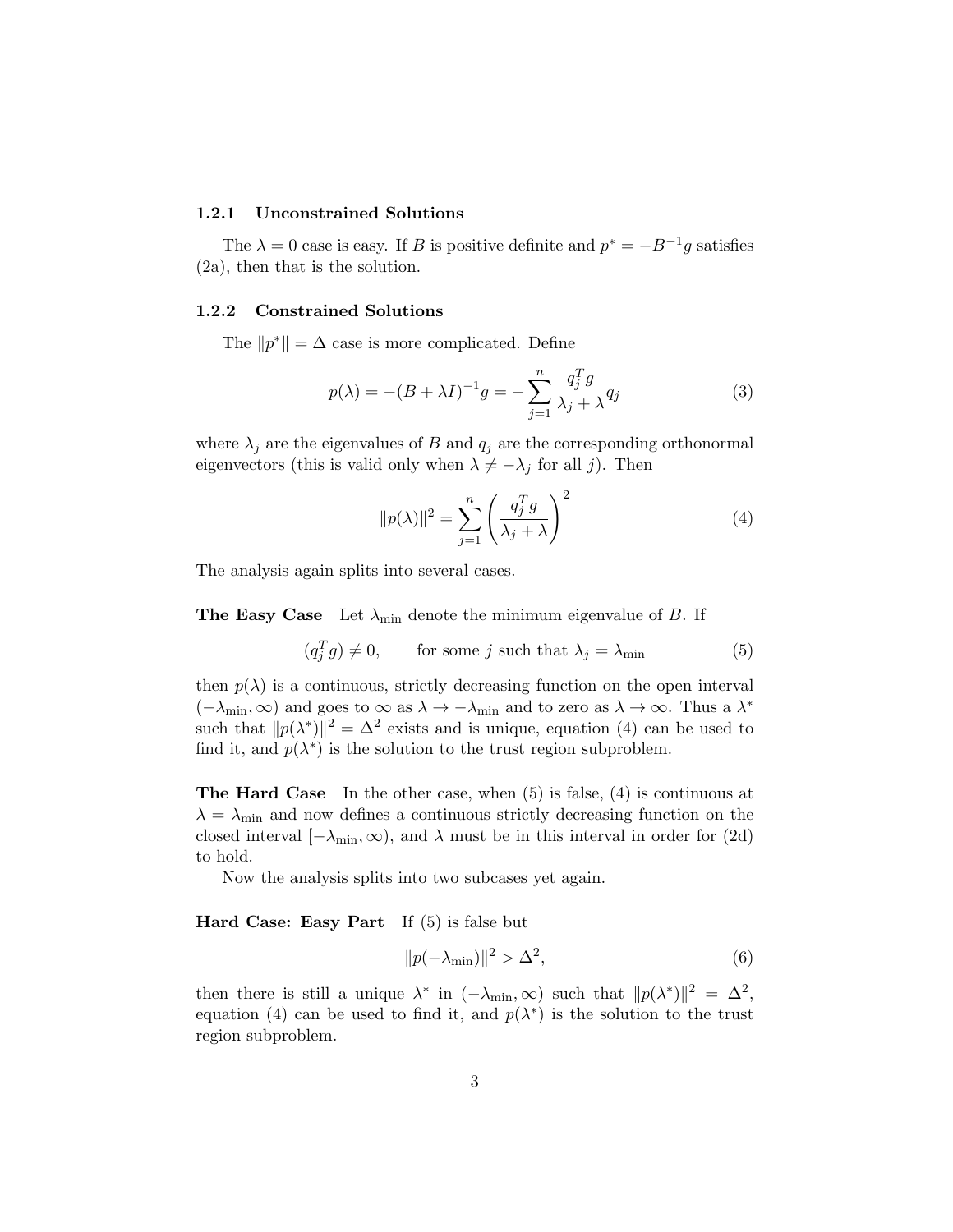Hard Case: Hard Part Otherwise, when (5) and (6) are both false, we must have  $\lambda = -\lambda_{\min}$ . Then  $B + \lambda I$  is singular, and (3) can no longer be used. Now solutions of (2b) are non-unique, and we have

$$
p_{\text{hard}}(\tau) = -\sum_{\substack{j=1 \ \lambda_j \neq \lambda_{\text{min}}}}^n \frac{q_j^T g}{\lambda_j - \lambda_{\text{min}}} q_j + \sum_{\substack{j=1 \ \lambda_j = \lambda_{\text{min}}}}^n \tau_j q_j \tag{7}
$$

is a solution of (2b) for every vector  $\tau$ . Since the first sum on the right hand side of (7) has norm less than  $\Delta$  by the falsity of (6), we can choose  $\tau$  to make  $||p_{\text{hard}}(\tau)|| = \Delta$ .

Note that the solution  $p^*$  obtained in this case is non-unique. Even if there is only one term in the second sum in (7),  $\tau_i$  of opposite signs produce  $p_{\text{hard}}(\tau)$  of the same length. When there is more than one term in the second sum in (7), there are even more possibilities of nonuniqueness. This nonuniqueness is not an issue, because (at least as far as the subproblem is concerned) one solution is just as good as another.

#### 1.2.3 Numerical Stability

We need to examine how all this case splitting works when the arithmetic is inexact (as it is in a computer). Let us take the eigendecomposition of B that gives us equation (3) or equation (7) as authoritative. We know the eigendecomposition is inexact, but we do not attempt to correct for its inexactness.

If all of the  $\lambda_j$  as calculated (inexactly) by the eigendecomposition routine are strictly positive, then (3) with  $\lambda = 0$  gives an "unconstrained" solution, and this solution has squared norm (4) that is either greater than  $\Delta^2$  or not. If not, we have found an inexact solution. If greater, we decide to impose the constraint. This decision is stable in the sense that we will not want to undo it later.

With inexact arithmetic, we are unlikely ever to get the "hard" case. Nevertheless, we allow for the possibility. Define

$$
C_1 = \sum_{\substack{j=1 \ \lambda_j \neq \lambda_{\min}}}^{n} \left( \frac{q_j^T g}{\lambda_j - \lambda_{\min}} \right)^2
$$
 (8a)

$$
C_2 = \sum_{\substack{j=1 \ \lambda_j = \lambda_{\min}}}^n (q_j^T g)^2
$$
 (8b)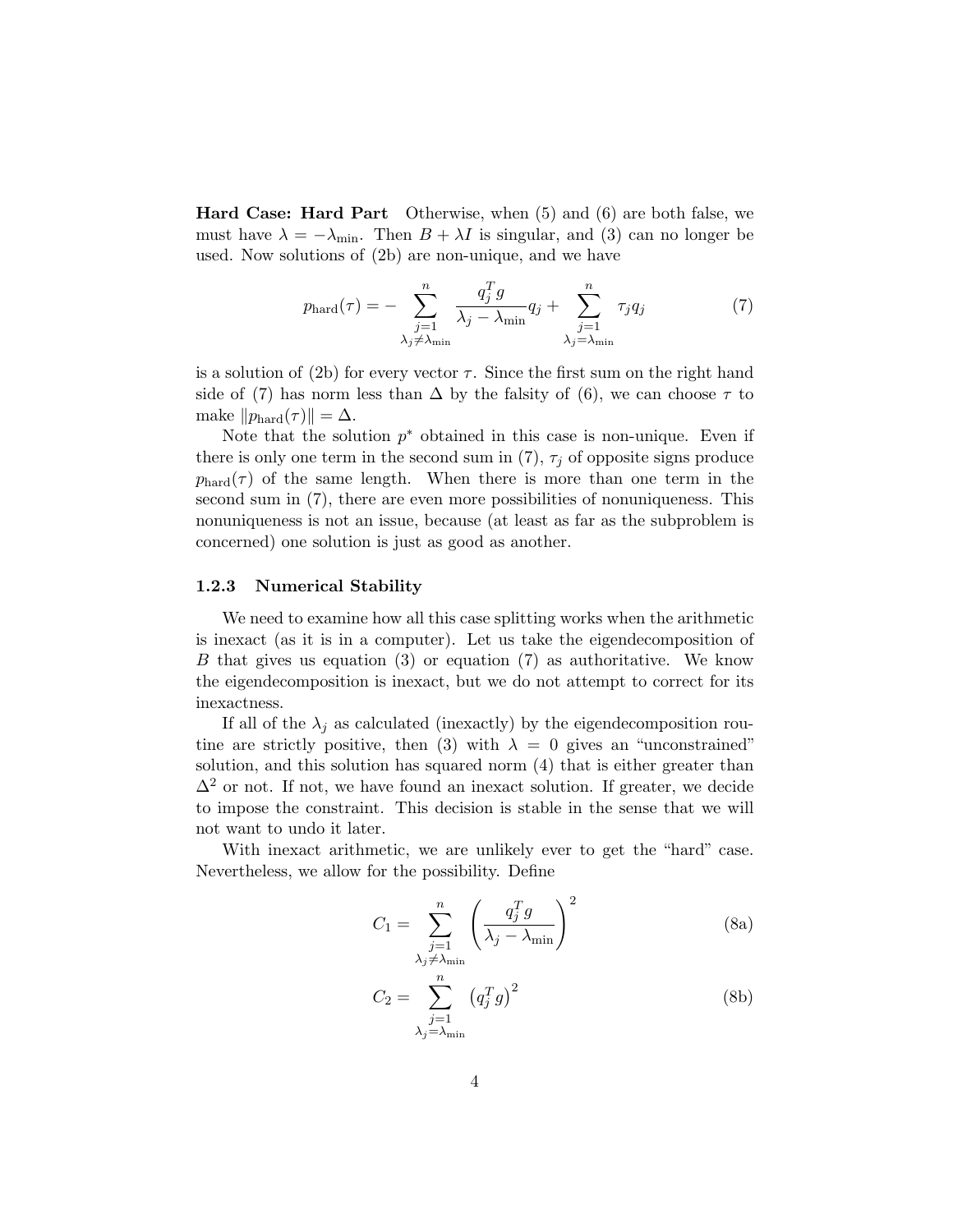Then the constrained cases are distinguished as follows.

- easy case:  $C_2 \neq 0$ .
- hard-easy case:  $C_2 = 0$  and  $C_1 > \Delta^2$ .
- hard-hard case:  $C_2 = 0$  and  $C_1 \leq \Delta^2$ .

The "hard-hard case" is now obvious.  $\tau$  is adjusted so that the second term on the right hand side in (7) has squared length  $\Delta^2 - C_1$ .

In the other two cases we must find a zero of the function of  $\lambda$  given by

$$
||p(\lambda)||^2 - \Delta \tag{9a}
$$

or (what is equivalent) a zero of the function defined by

$$
\phi(\lambda) = \frac{1}{\|p(\lambda)\|} - \frac{1}{\Delta} \tag{9b}
$$

which is better behaved (Nocedal and Wright, 1999, Chapter 4). Both are monotone, (9a) strictly decreasing and (9b) strictly increasing, but (9b) is also nearly linear.

We would like to bracket the zero, finding an interval containing the zero. We know that  $\lambda = -\lambda_{\min}$  is a lower bound. We have

$$
\phi(-\lambda_{\min}) = \frac{1}{\sqrt{C_1}} - \frac{1}{\Delta} < 0
$$

in the "hard-easy case" and

$$
\phi(-\lambda_{\min})=-\frac{1}{\Delta}
$$

in the "easy case". A better lower bound uses

$$
||p(\lambda)||^2 \ge \frac{C_2}{(\lambda_{\min} + \lambda)^2}
$$

from which (setting the right hand side equal to  $\Delta^2$  and solving for  $\lambda$ ) we get √

$$
\lambda_{\rm dn} = \frac{\sqrt{C_2}}{\Delta} - \lambda_{\rm min}
$$

as a lower bound for the  $\lambda$  that makes  $||p(\lambda)|| = \Delta$ .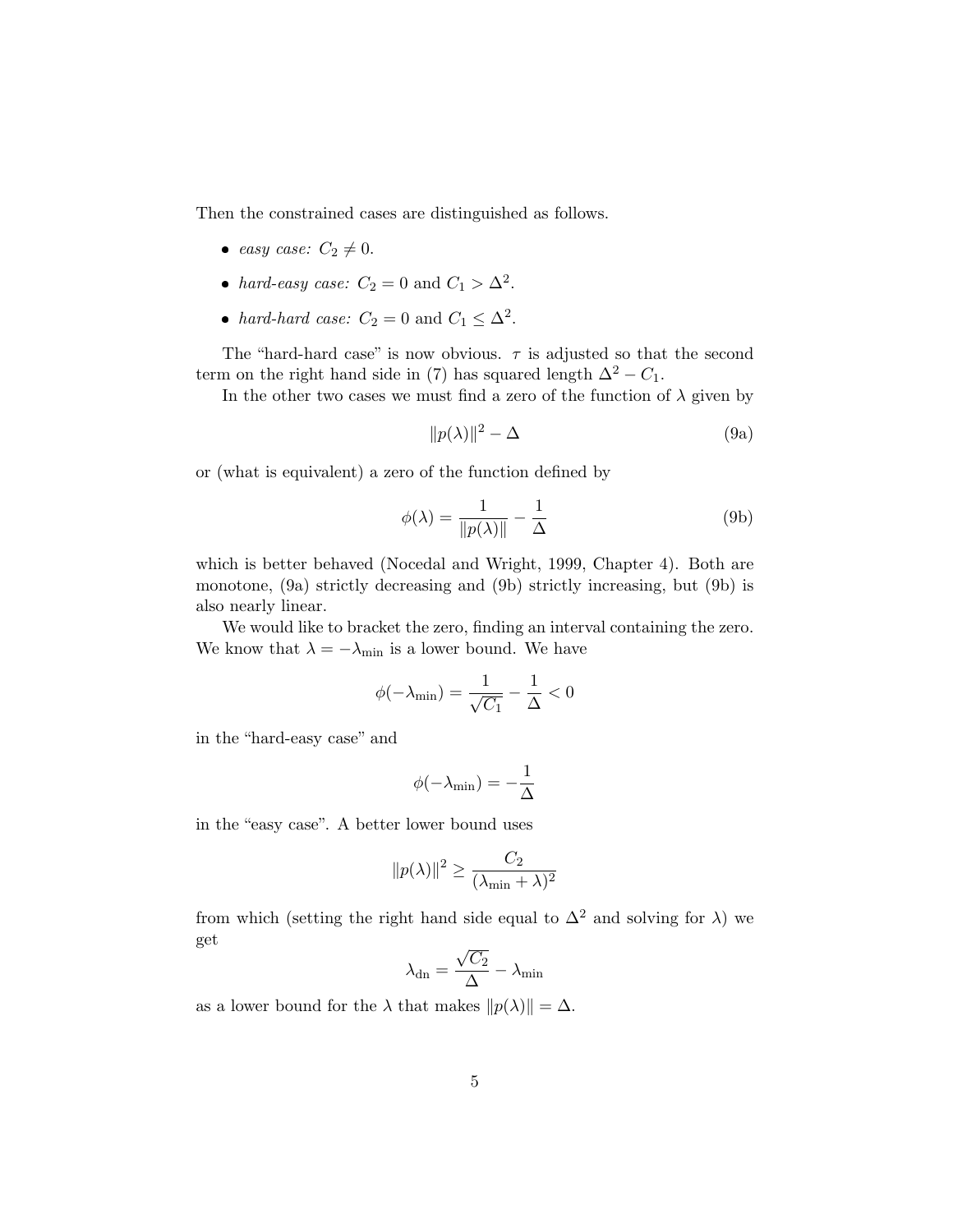To get an upper bound, we note that if we define

$$
C_3 = \sum_{j=1}^{n} (q_j^T g)^2
$$
 (10)

then we have

$$
||p(\lambda)||^2 \le \frac{C_3}{(\lambda_{\min} + \lambda)^2}
$$

Setting the right hand side equal to  $\Delta^2$  and solving for  $\lambda$  gives

$$
\lambda_{\rm up} = \frac{\sqrt{C_3}}{\Delta} - \lambda_{\rm min}
$$

as an upper bound. So now we know there is a solution in  $[\lambda_{dn}, \lambda_{up}]$ .

## 1.3 Rescaling

When the variables are ill-scaled, the trust region is badly designed and Nocedal and Wright (1999, Section 4.4) recommend changing the trust region subproblem to

minimize 
$$
m(p) \stackrel{\text{def}}{=} f + g^T p + \frac{1}{2} p^T B p
$$
  
subject to  $||Dp|| \le \Delta$  (11)

where  $D$  is a strictly positive definite diagonal matrix (as will be seen below, D can be any invertible matrix).

We claim that this is equivalent to running our original algorithm (with no  $D$  or, what is equivalent, with  $D$  the identity matrix) on the function  $f$ defined by

$$
\tilde{f}(\tilde{x}) = f(D^{-1}\tilde{x})
$$

Consider a point  $\tilde{x}_k = Dx_k$ . Here, if g and B denote the gradient and Hessian of  $f$ , then

$$
\tilde{g} = D^{-1}g \tag{12a}
$$

$$
\widetilde{B} = D^{-1} B D^{-1} \tag{12b}
$$

are the gradient and Hessian of  $f$ . The trust region subproblem (of the original kind with no D) for  $\tilde{f}$  (for an iterate centered at  $\tilde{x}_k$  using trust region "radius"  $\Delta_k$ ) is

minimize 
$$
\widetilde{m}(w) \stackrel{\text{def}}{=} f + \widetilde{g}^T w + \frac{1}{2} w^T \widetilde{B} w
$$
  
\n
$$
f + g^T D^{-1} w + \frac{1}{2} w^T D^{-1} B D^{-1} w \tag{13}
$$

subject to  $||w|| \leq \Delta_k$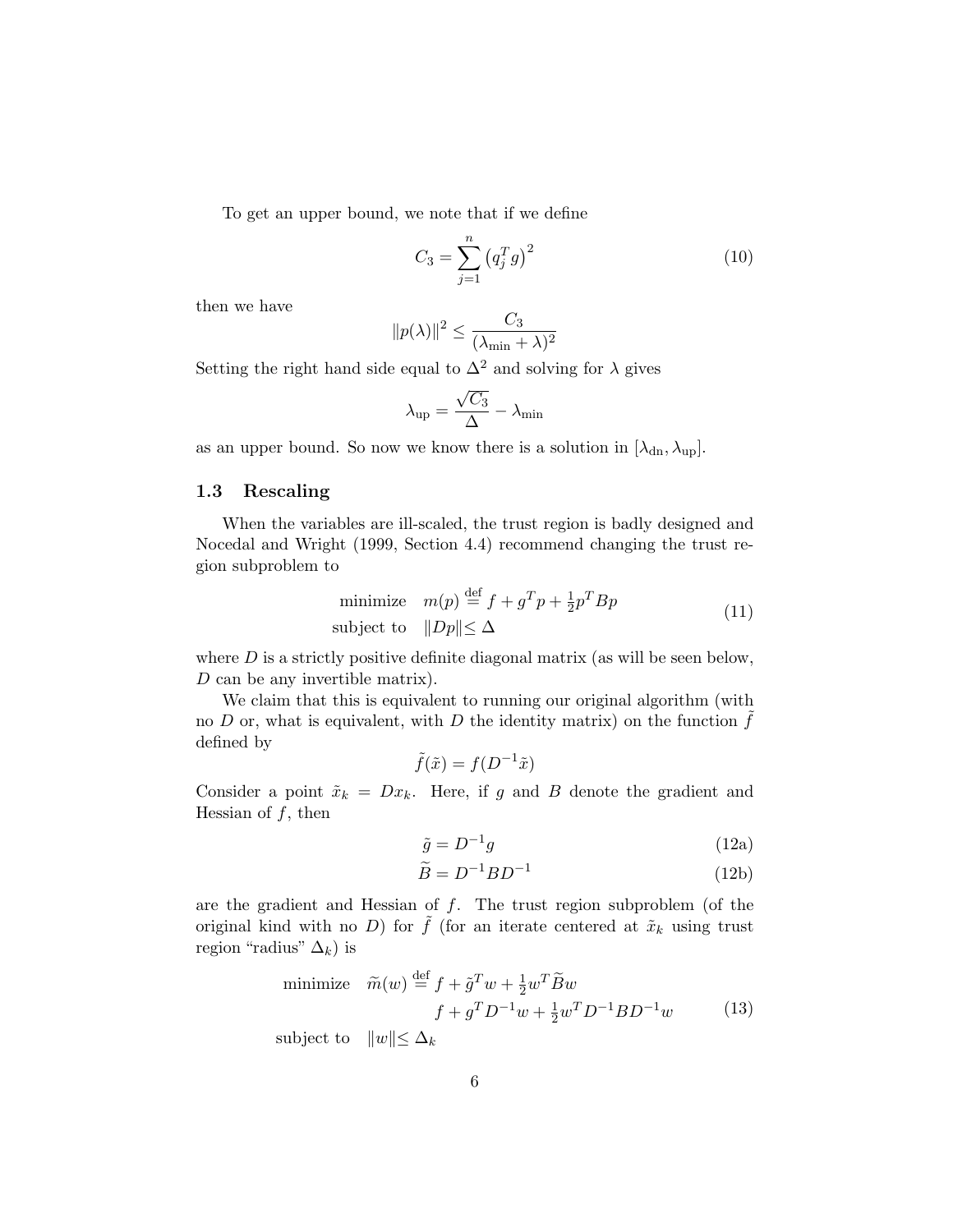Let  $w^*$  be a solution to (13), and define  $p^* = D^{-1}w^*$ . Then  $p^*$  solves (11).

Let  $x_1$  is the starting point for the trust region problem of minimizing  $f$ using rescaling D. Define  $\tilde{x}_1 = D^{-1}x_1$ , and consider it the starting point for the trust region problem of minimizing  $\tilde{f}$  using no rescaling. Let  $\tilde{x}_1, \tilde{x}_2, \ldots$ be the sequence of iterates produced in the latter problem. Then we have

$$
\tilde{x}_{k+1} - \tilde{x}_k = w_k^*
$$
  
= 
$$
Dp_k^*
$$
  
= 
$$
D(x_{k+1} - x_k)
$$

whenever we have an accepted step (so  $x_{k+1} \neq x_k$ ).

# 2 Termination Criteria

Although not part of the trust region algorithm proper, termination criteria are important. Fletcher (1987) discusses them on pp. 22–23 and 57 ff. The conventional criteria are to terminate when any of

$$
f(x_k) - f(x_{k+1}) \tag{14a}
$$

$$
x_k - x_{k+1} \tag{14b}
$$

$$
\nabla f(x_k) \tag{14c}
$$

are small. All are used in practice. Note that (14b) and (14c) are vectors, so what "small" means for them is more complicated.

Fletcher (1987, pp. 57 ff.) makes the point that it is desirable that an optimization algorithm be invariant under rescaling, perhaps under arbitrary affine transformation of the domain of the objective function, perhaps only under diagonal scaling. A trust region algorithm is not invariant under rescaling unless the scaling matrix  $D$  introduced in Section 1.3 exactly matches the scaling. Nevertheless, invariant convergence tests still make sense and only (14a) among those considered above is invariant.

Fletcher also suggests

$$
(x_{k+1} - x_k)^T \nabla f(x^k)
$$
\n(14d)

which is invariant when the step is a Newton step.

It is also possible for  $\Delta_k \to 0$  as  $k \to \infty$  (see Fletcher, 1987, proof of Theorem 5.1.1). Thus it is also necessary to consider termination when

$$
\Delta_k \tag{14e}
$$

is small.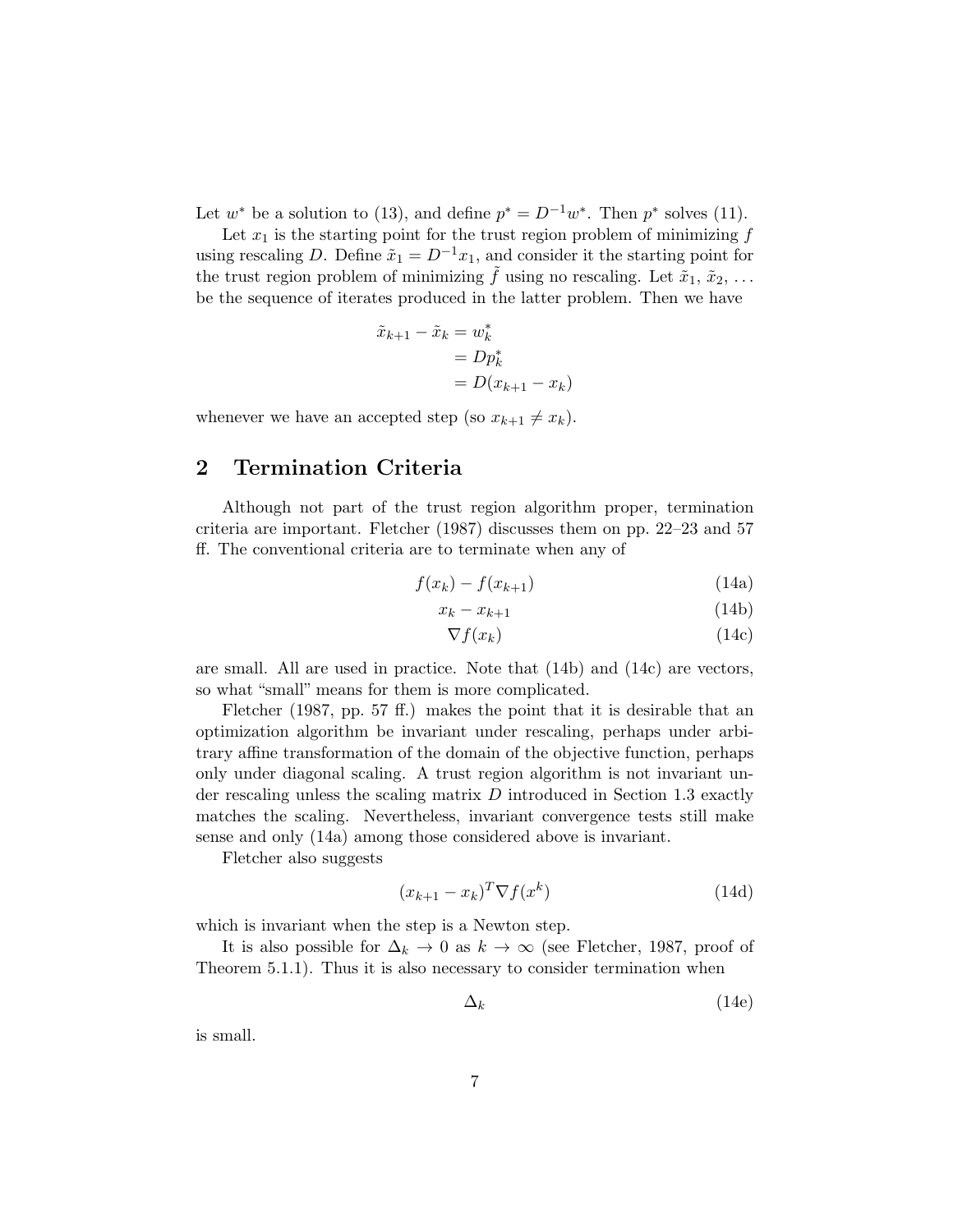# 3 Algorithm

# 3.1 Order of Operations

The algorithm has one main loop and (as described) does

- one objective function evaluation (value, gradient, and Hessian) and
- one adjustment of  $\Delta_k$  and  $x_k$

per iteration. The main tricky bit is to decide where in the loop each part of the computation occurs. We can break the body of the loop into the following parts.

- Solve trust region subproblem.
- Evaluate objective function and derivatives at  $x_k + p_k$ .
- Adjust current point  $x_k$  and trust radius  $\Delta_k$ .
- Test for termination with  $x_{k+1}$  the solution.

The following considerations influence the order in which these steps are done.

- Evaluation of  $f(x_k + p_k)$  must come between the solution of the subproblem (which produces  $p_k$ ) and the adjustment of  $x_k$  and  $\Delta_k$ , because the adjustment depends on  $(1)$ , which depends on  $p_k$ .
- Thus all that remains to be decided is where in the Solve-Evaluate-Adjust cycle to put the termination test.
	- Solve-Test-Evaluate-Adjust and Solve-Evaluate-Test-Adjust are senseless, because we can't decide that  $x_k + p_k$  is the solution until after we decide whether or not to set  $x_{k+1} = x_k + p_k$  in the Adjust step, and it makes no sense to do the work of producing  $p_k$  and not let  $x_k + p_k$  be considered for the solution.
	- Thus the order should be Solve-Evaluate-Adjust-Test as in the list above.

## 3.2 Termination Test

Criteria for termination.